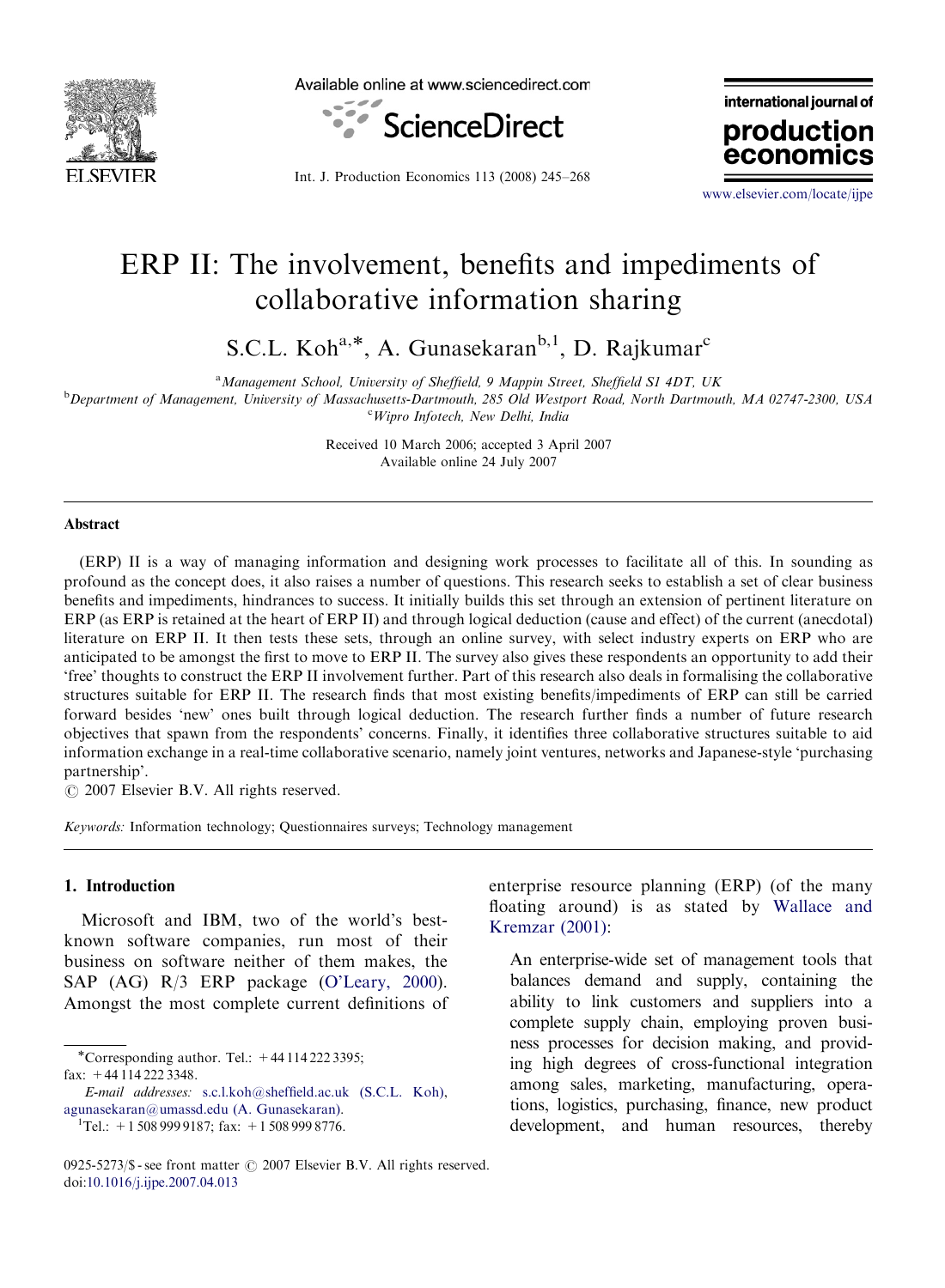enabling people to run their business with high levels of customer service and productivity, and simultaneously lower costs and inventories; and providing the foundation for effective e-commerce. (p. 5)

This proposition could be further summarised as—ERP is a set of internal ('enterprise-wide') tools that facilitate better management and integration of production and other back office operations within the enterprise. These tools further provide means for effective interfacing of the aforesaid 'better managed internal activities' with front office jobs such as customer/supplier relationship management. This interfacing in turn assists the enterprise to open its doors for online commerce.

Amongst the earliest and most widely followed definitions of ERP was stated by the American Production and Inventory Control Society [\(Cox and](#page--1-0) [Blackstone, 2004\)](#page--1-0); an ERP system is

- 1. An accounting-oriented information system for identifying and planning enterprise-wide resources needed to take, make, ship, and account for customer orders. An ERP system differs from the typical MRP II system in technical requirements such as graphical user interface, relational database, use of fourth generation language, and computer-assisted software engineering tools in development, client server architecture, and open-system portability.
- 2. More generally, a method for the effective planning and control of all resources needed to make, take, ship, and account for customer orders in a manufacturing, distribution, or service company.

ERP then evolved into a much practised but loosely named iteration called extended ERP. Extended ERP reflected the fact that many nonmanufacturing industries turned to ERP systems for 'backbone' financial transaction processing capabilities [\(GRG, 2000](#page--1-0)). The next iteration was called the enterprise application suite (EAS). The same authors postulate that as enterprises looked to applications that would provide supply-chain management (SCM), customer relationship management (CRM) and e-business functionality to enable them to jump ahead of their competitions, ERP vendors responded by pursuing the vision of the EAS, through partnerships, acquisitions or native product



Fig. 1. Respondent classification.

developments. Fig. 1 displays this evolution graphically.

The earlier stated definition of ERP by [Wallace](#page--1-0) [and Kremzar \(2001\)](#page--1-0) was highlighted as being 'current'. It can now be seen that they were in effect describing the most current 'avatar' of ERP that the GRG terms as EAS.

There are a number of issues that implementers might face before, during and after ERP II adoption. As no significant research or detailed publications are available (as of this writing), virtually all (regulated) research in the ERP II arena will contribute to a fresh body of knowledge, albeit the direction initial and subsequent research should take is open for deliberation. A simple way to go about this is to first list the possible issues that might emanate in the process of adoption, and then to solve the necessary operational constructs needed to mitigate these issues. Care should be taken that these are not carried out in isolation and studies draw from other findings to build a 'common' body of knowledge.

The present study is structured in a similar vein. It first 'constructs' a list of issues—the perceived benefits of, and impediments to, ERP II adoption and then seeks to mitigate one of the required operational concern that of formalising structure types required for inter-firm collaboration (IFC) (collaboration is necessitated by, and is vital for  $ERP$  *II* $\Omega$ .

Although the issues of perceived impediments and benefits of ERP II, and collaborative structure